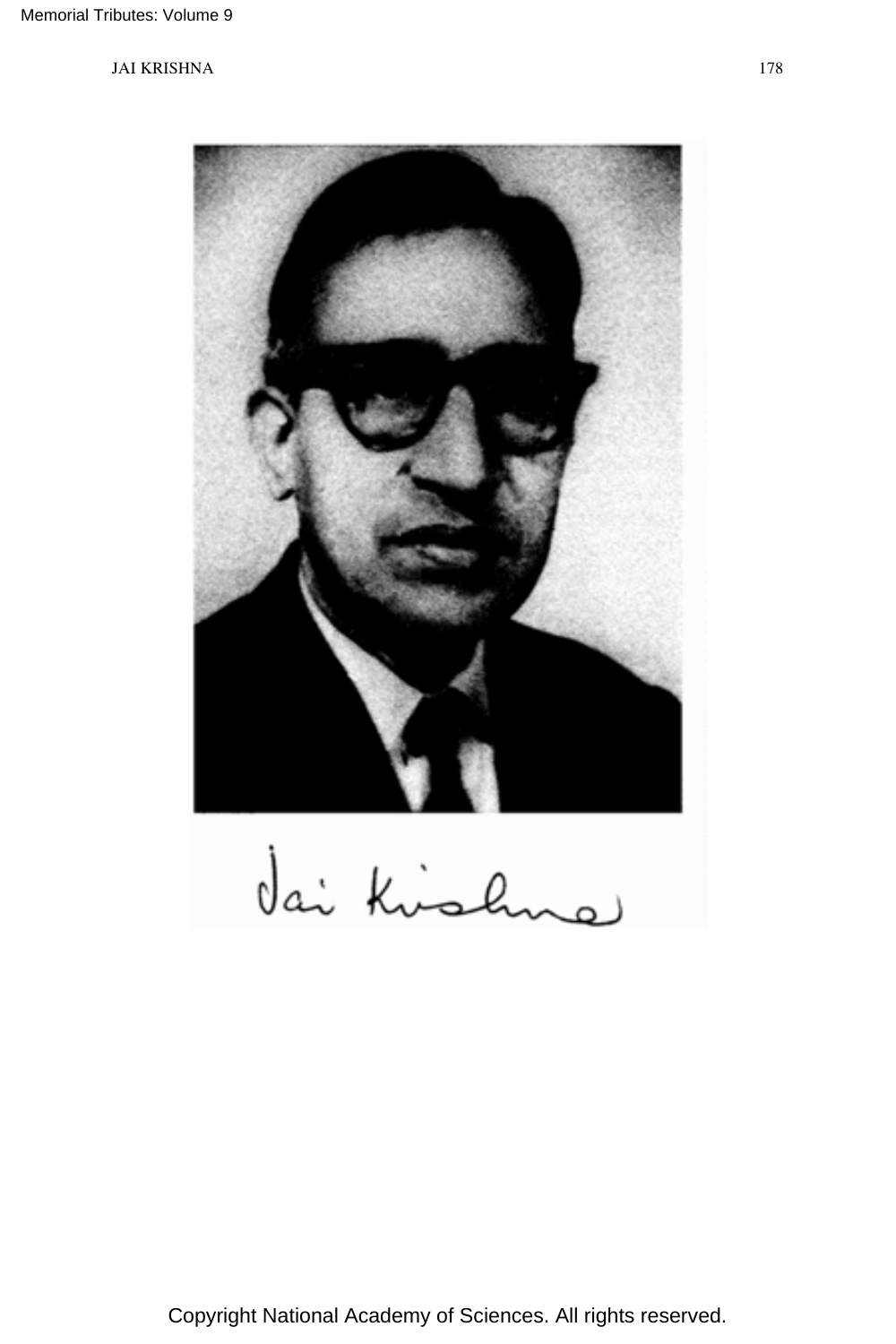# **JAI KRISHNA**

## *1912–1999*

### BY GEORGE W. HOUSNER

**J**AI KRISHNA, professor emeritus of Roorkee University, passed away on August 27, 1999, in Roorkee, India, a university town approximately 100 miles north of New Delhi, India. He was born on February 14, 1912, in Muzaffarnagar, a small town approximately fifty miles north of New Delhi. He obtained his bachelor's degree at Roorkee University, with honors, in 1935. He obtained his doctoral degree in civil engineering from the University of London in 1954. From 1935 to 1939 he worked in the State Public Works Department, and in 1939 he joined the Department of Civil Engineering at Roorkee University. He rose to the rank of professor in 1960, and in 1971 he was appointed the vice-chancellor of Roorkee University, thus becoming the first professor of that institution to be elevated to that high office.

Professor Jai Krishna made many pioneering contributions as educator, researcher, innovator, and institution builder. While on a visit to the California Institute of Technology in 1956, he developed a close relationship with the late Professor Donald Hudson and me. This association resulted in the starting of a teaching and research program in earthquake engineering at Roorkee University in 1960, and this is the only program of its kind in India even today. Professor Jai Krishna was the first in India to introduce courses in soil mechanics in 1948 and in structural dynamics in 1958. He was the prime motivating force behind the formulation of Indian standards for earthquake resis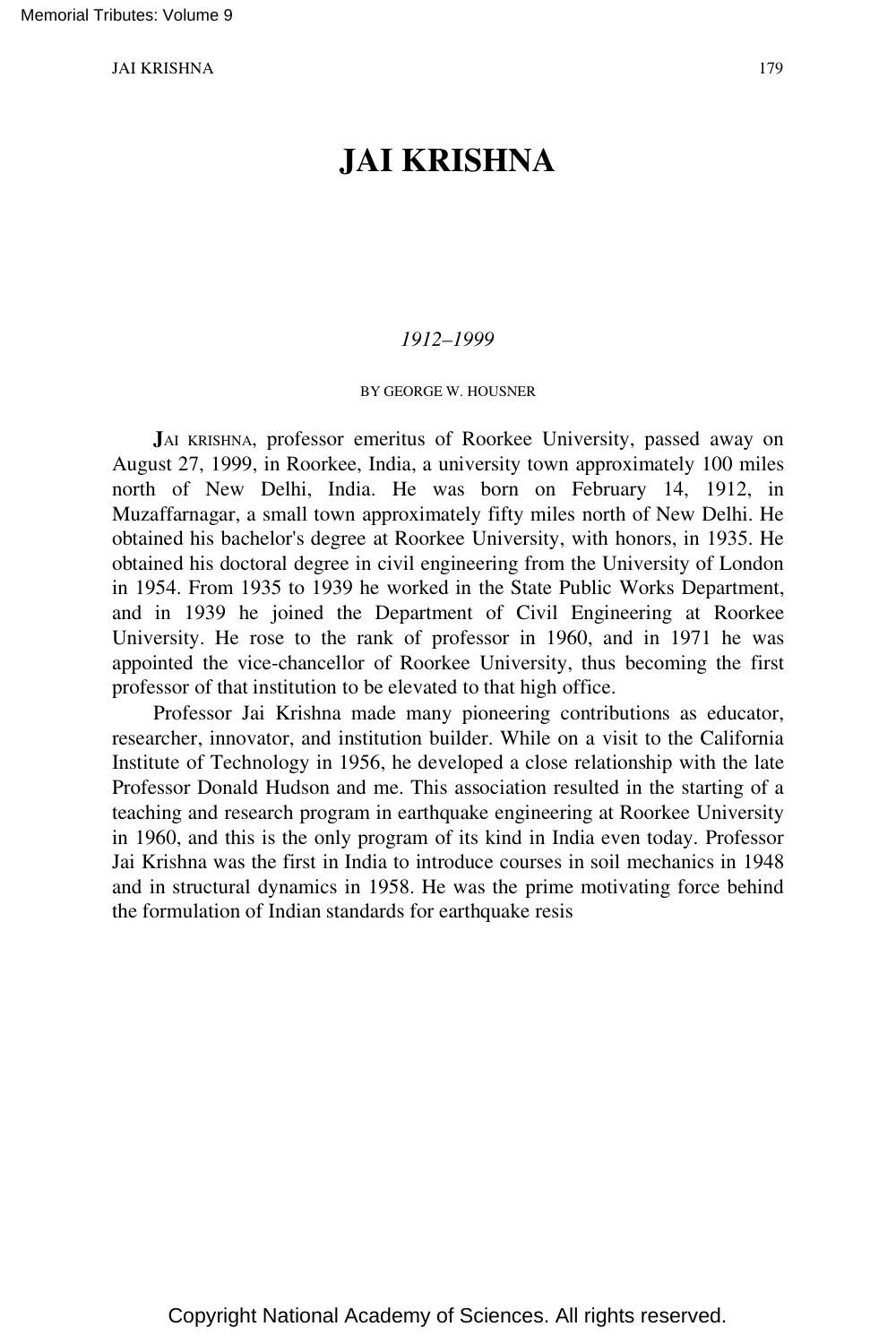tant design of structures that was published by the Bureau of Indian Standards. This standard is used extensively and is one of the most comprehensive in the world. His work brought original ideas to the design of earthquake-resistant structures and has led to the evolution of economic and safe construction practices in India. He was also responsible, as consultant, for the earthquakeresistant design of many important engineering projects in India. The widespread application of the results of his research in India and abroad is evidence of his great scholastic abilities.

There was hardly any seismic data available for design of structures in India until the 1960s when Professor Jai Krishna initiated work on design, fabrication, and installation of structural response recorders and strong motion accelerographs to collect such data from earthquakes in India. This activity picked up momentum with the installation of numerous instruments and has begun to yield useful data for seismic design of important engineering structures. His outstanding contributions to the development of facilities for laboratory and field testing led to independence from foreign equipment and consultancy on such problems.

Professor Jai Krishna published extensively in various national and international journals as well as in the proceedings of earthquake conferences. Over his long career he won many prizes and awards from national and international organizations. Some of the notable awards were the Thomason Prize, Cautley Gold Medal, the Calcott Reilly Memorial Gold Medal, the Bhatnagar Award of CSIR (1966), the National Design Award (1971) of the Indian Institution of Engineers, the Moudgil Award of the Indian Standards Institution (1972), the International Award of Japan Society of Disaster Prevention (1988), and the award for Lifetime Contributions in Earthquake Engineering by the Indian National Academy of Engineering (1997). For his meritorious services to the nation, he was conferred Padam Bhushan by the president of India in 1972. Professor Jai Krishna traveled widely and visited many seismic countries all over the world.

He held several important national and international assignments in various capacities. He was a member or fellow of sev